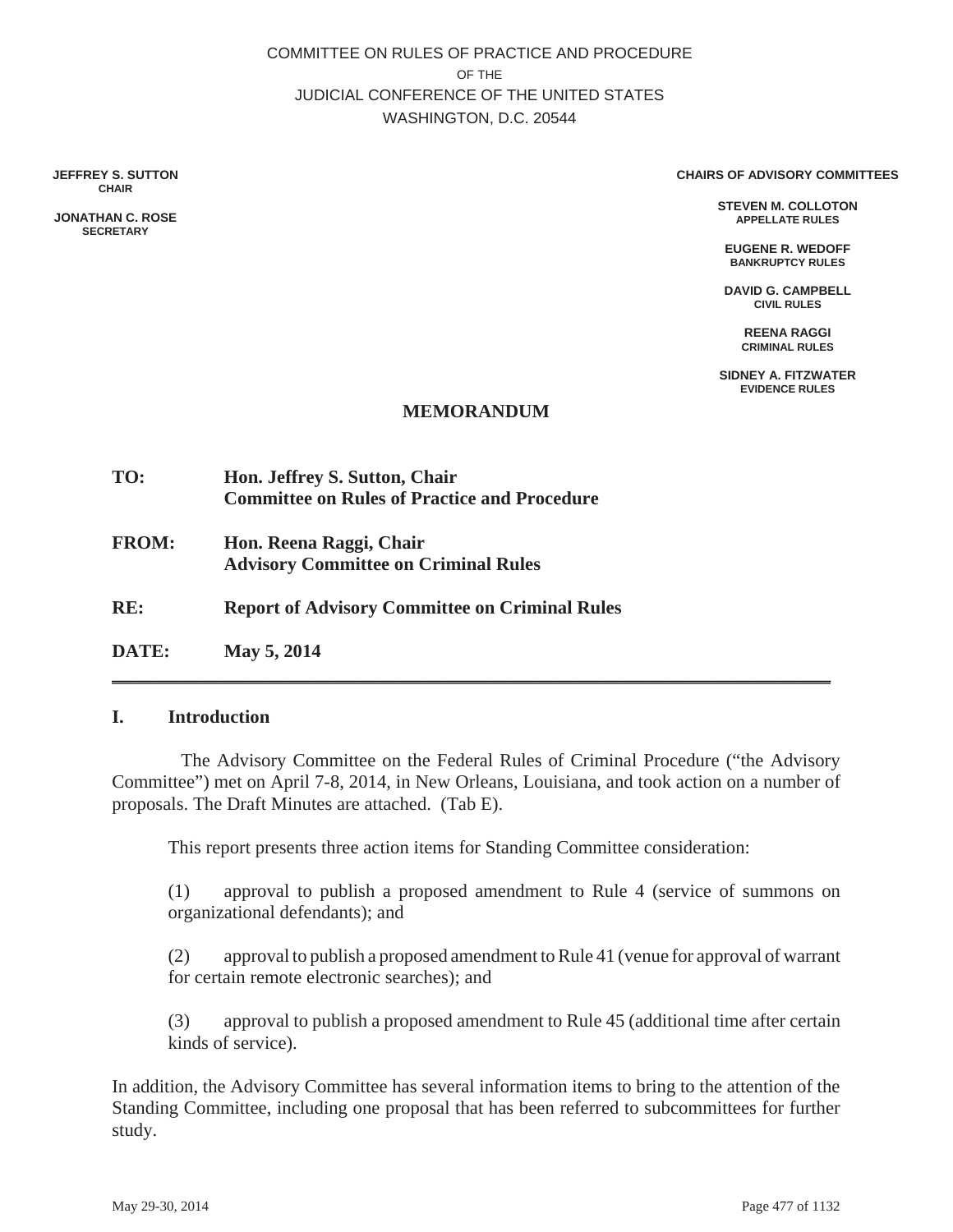## **II. Action Items — Recommendations to Publish for Public Comment**

# **1. ACTION ITEM — Rule 4 (service of summons on organizational defendants)**

The proposed amendment originated in an October 2012 letter from Assistant Attorney General Lanny Breuer, who advised the Committee that Rule 4 now poses an obstacle to the prosecution of foreign corporations that have committed offenses that may be punished in the United States. In some cases, such corporations cannot be served because they have no last known address or principal place of business in the United States. General Breuer emphasized the "new reality": a truly global economy reliant on electronic communications, in which organizations without an office or agent in the United States can readily conduct both real and virtual activities here. He argued that this new reality has created a "growing class of organizations, particularly foreign corporations" that have gained "'an undue advantage' over the government relating to the initiation of criminal proceedings." The Department's proposal was referred to a subcommittee which met multiple times by teleconference and proposed an amendment for consideration at the New Orleans meeting.

In New Orleans, the Committee unanimously approved a proposed amendment making the following changes in Rule 4:

(1) It specifies that the court may take any action authorized by law if an organizational defendant fails to appear in response to a summons, filling a gap in the current rule.

(2) For service of a summons on an organization within the United States, it:

 eliminates the requirement of a separate mailing to an organizational defendant when delivery has been made to an officer or to a managing or general agent, but

 requires mailing when delivery has been made on an agent authorized by statute, if the statute itself requires mailing to the organization.

(3) It also authorizes service on an organization at a place not within a judicial district of the United States, prescribing a non-exclusive list of methods for service.

Following the meeting, the Committee unanimously approved style changes and slight changes in the committee note that were circulated electronically. The text of the proposed amendment and accompanying committee note are provided at Tab B.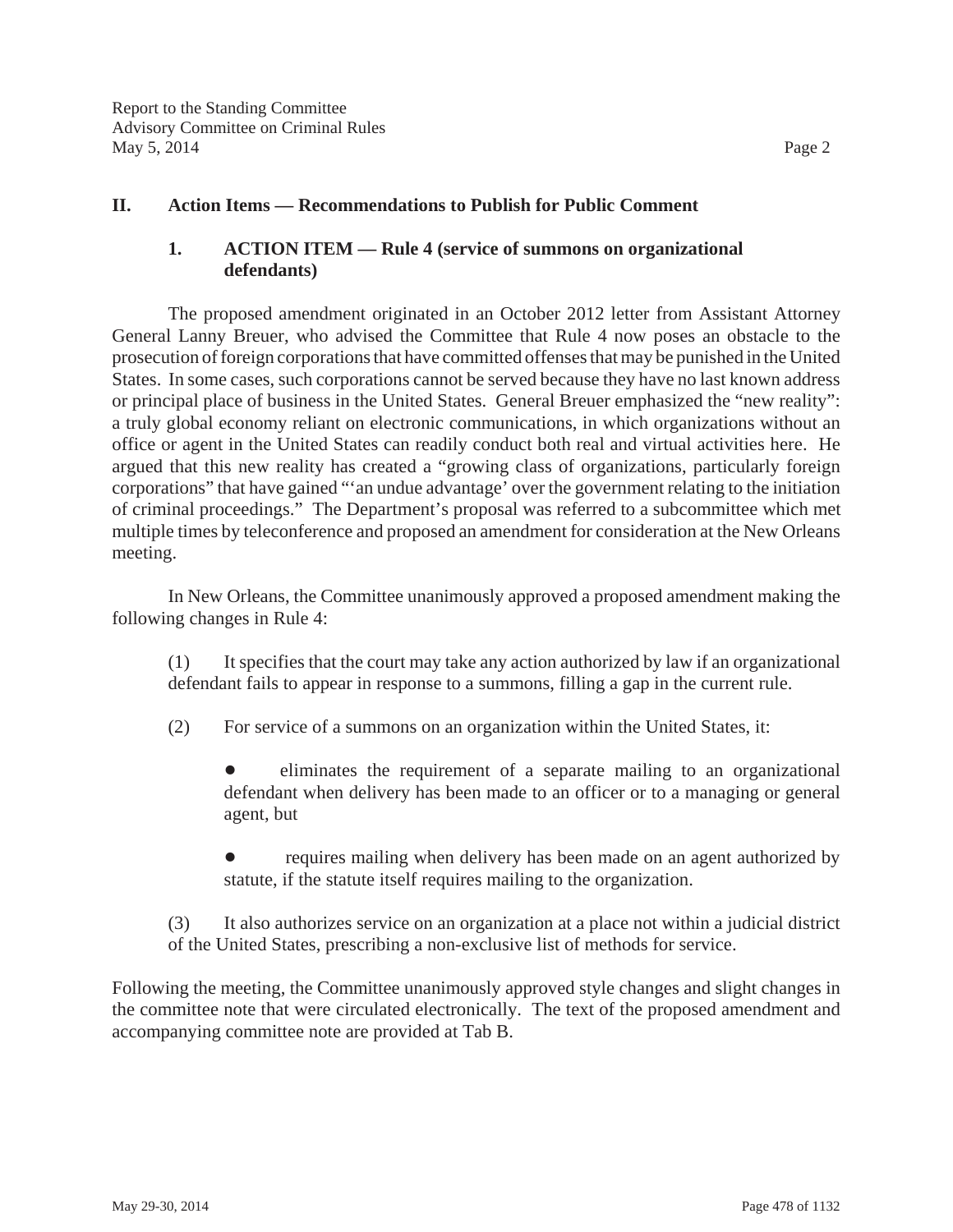#### A. Authorizing sanctions if an organizational defendant fails to appear

As a preliminary matter, the Committee identified a gap in the current rule concerning organizational defendants who fail to appear. Rule 4(a) presently provides that both individual and organizational defendants may be served with a summons. Although the rule provides for the issuance of an arrest warrant if an individual defendant fails to appear in response to a summons, it is silent on the procedure to be followed if an organizational defendant fails to appear.

The Committee concluded that this omission should be addressed, and it proposes that the following sentence be added to the end of paragraph (a): "If an organizational defendant fails to appear in response to a summons, a judge may take any action authorized by law."

There is little precedent defining the actions that a court may take if an organizational defendant fails to appear. The Department of Justice emphasized that such cases have rarely arisen, and it anticipates that would continue to be the case if the proposed amendment is adopted. Foreign as well as domestic corporations have many incentives to appear and resolve criminal charges once service is made. Given the paucity of available authority, the Committee concluded it would be premature to attempt any determination of the scope of the courts' authority to employ the sanctions identified by the government. By stating that the court has the authority to "take any action authorized by law" the amendment provides a framework for the courts to evaluate the scope of that authority if and when cases arise in which organizational defendants fail to appear after being served.

## B. Restricting the Mailing Requirement When Delivery Is Made in the United States

The current mailing requirement in Rule  $4(c)(3)(C)$  is a major impediment to prosecution of foreign entities, and the Committee agreed that the requirement is unnecessarily overbroad. At present, in every case involving an organizational defendant, the rule requires not only service by delivery to an agent but also mailing to the entity, which must be made "to the organization's last known address within the district or to its principal place of business elsewhere in the United States." Accordingly, it is not possible to serve a foreign entity–even one that conducts both real and virtual business within the United States–that has neither a principal place of business in the U.S. nor a known address within the district of prosecution.

The Committee's proposed amendment follows the approach of the Civil Rule 4(h): it restricts the mailing requirement to cases in which service has been made on a statutorily appointed agent when the statute itself requires a mailing as well as personal service. Moreover, the proposed amendment does not restrict the address to which the mailing may be made.

## C. Providing for Service of Organizational Defendants Outside the United States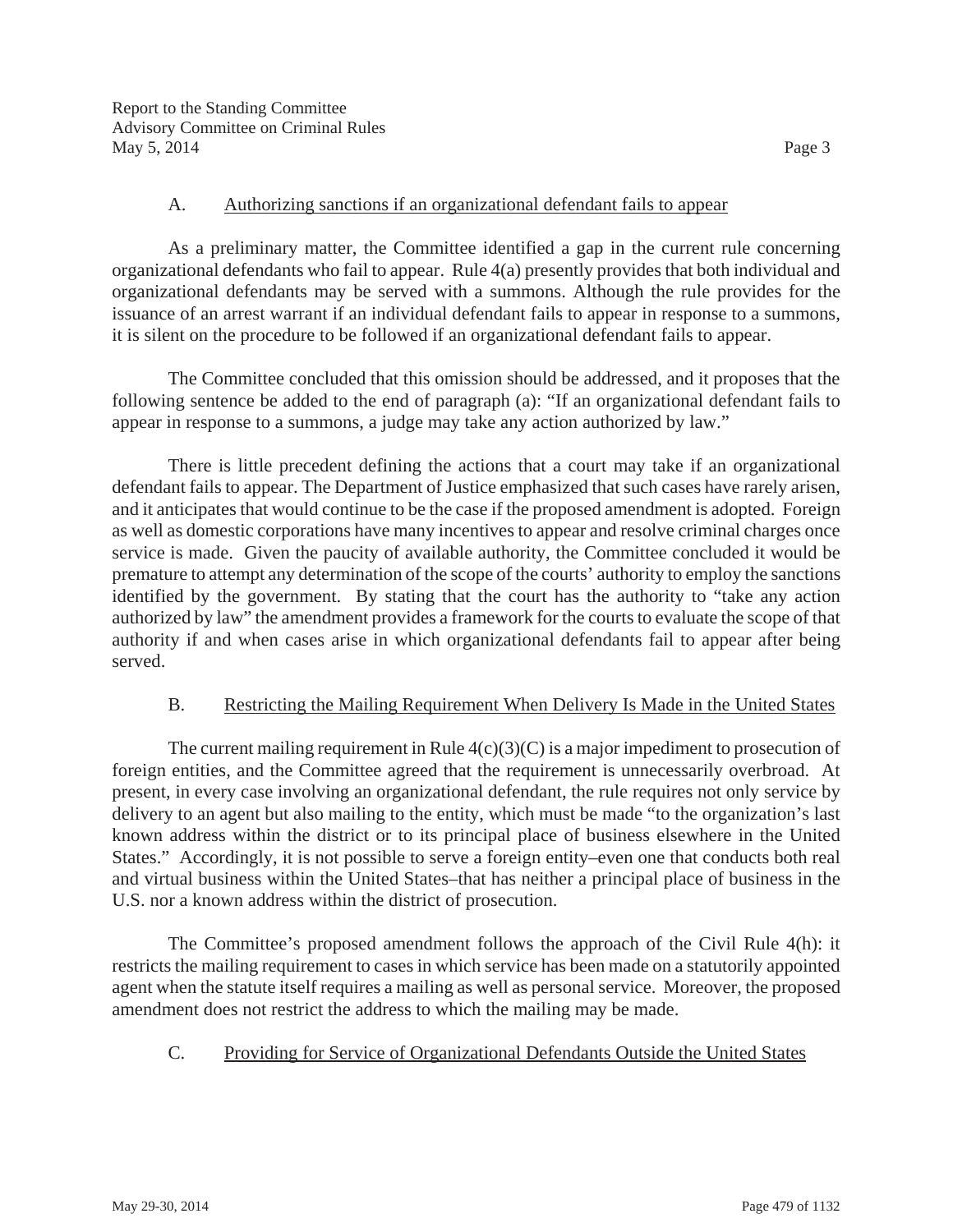At present, the Federal Rules of Criminal Procedure provide for service of an arrest warrant or summons only within a judicial district of the United States. Fed. R. Crim. P. 4(c)(2), which governs the location of service, states that an arrest warrant or summons may be served "within the jurisdiction of the United States."1 In contrast, Fed. R. Civ. P. 4(f) authorizes service on individual defendants in a foreign country, and Fed. R. Civ. P. 4(h)(2) allows service on organizational defendants as provided by Rule  $4(f)^2$ .

Given the increasing number of criminal prosecutions involving foreign entities, the Subcommittee agreed that it would be appropriate for the Federal Rules of Criminal Procedure to provide a mechanism for foreign service on an organization, and it proposes the following addition to Rule 4(c)(2), which governs the location of service: "A summons under Rule 4(c)(3)(D) may also be served at a place not within a judicial district of the United States." This general provision is implemented in the Subcommittee's proposed amendment to Rule  $4(c)(3)$ , which governs the manner of service.

The Subcommittee's proposal – like Fed. R. Civ. P. 4 – enumerates a variety of methods of proper service, but also provides a more general provision authorizing other methods. New subdivision (c)(3)(D) authorizes several forms of service "on an organization not within a judicial district of the United States,"<sup>3</sup> and it enumerates a non-exhaustive list of permissible means of service that provide notice to that defendant. Subdivision (i) notes that a foreign jurisdiction's law may authorize delivery of a copy of the criminal summons to an officer, or to a managing or general agent. This is a permissible means of serving an organization outside of the United States, just as it is for organizations within the United States. The subdivision also recognizes that a foreign jurisdiction's law may provide for service of a criminal summons by delivery to an appointed or legally authorized agent in a manner that provides notice to the entity, and states that this is an acceptable means of service.

Subdivision (ii) provides a non-exhaustive list illustrating other permissible means of giving service on organizations outside the United States, all of which must be carried out in a manner that "gives notice."

<sup>&</sup>lt;sup>1</sup> Fed. R. Crim. P.  $4(c)(2)$  does provide, however, that service may also be made "anywhere else a federal statute authorizes an arrest."

<sup>&</sup>lt;sup>2</sup> Fed. R. Civ. P. 4(h)(2) provides, however, that service on an entity may not be made under Rule  $4(f)(2)(c)(i)$  (delivery "to the individual personally").

 $3$  Fed. R. Civ. P. 4(h) provides for service on a corporation "at a place not within any judicial district of the United States," but the Subcommittee deliberately omitted the reference to service *at a place* outside a judicial district of the United States. Thus the new provision authorizes additional means of service on *organizations* that are not within a judicial district of the United States. Although the authorized means for such service would generally occur outside any U.S. judicial district, in some cases service by stipulation or service under the general catch-all provision might occur within a U.S. judicial district.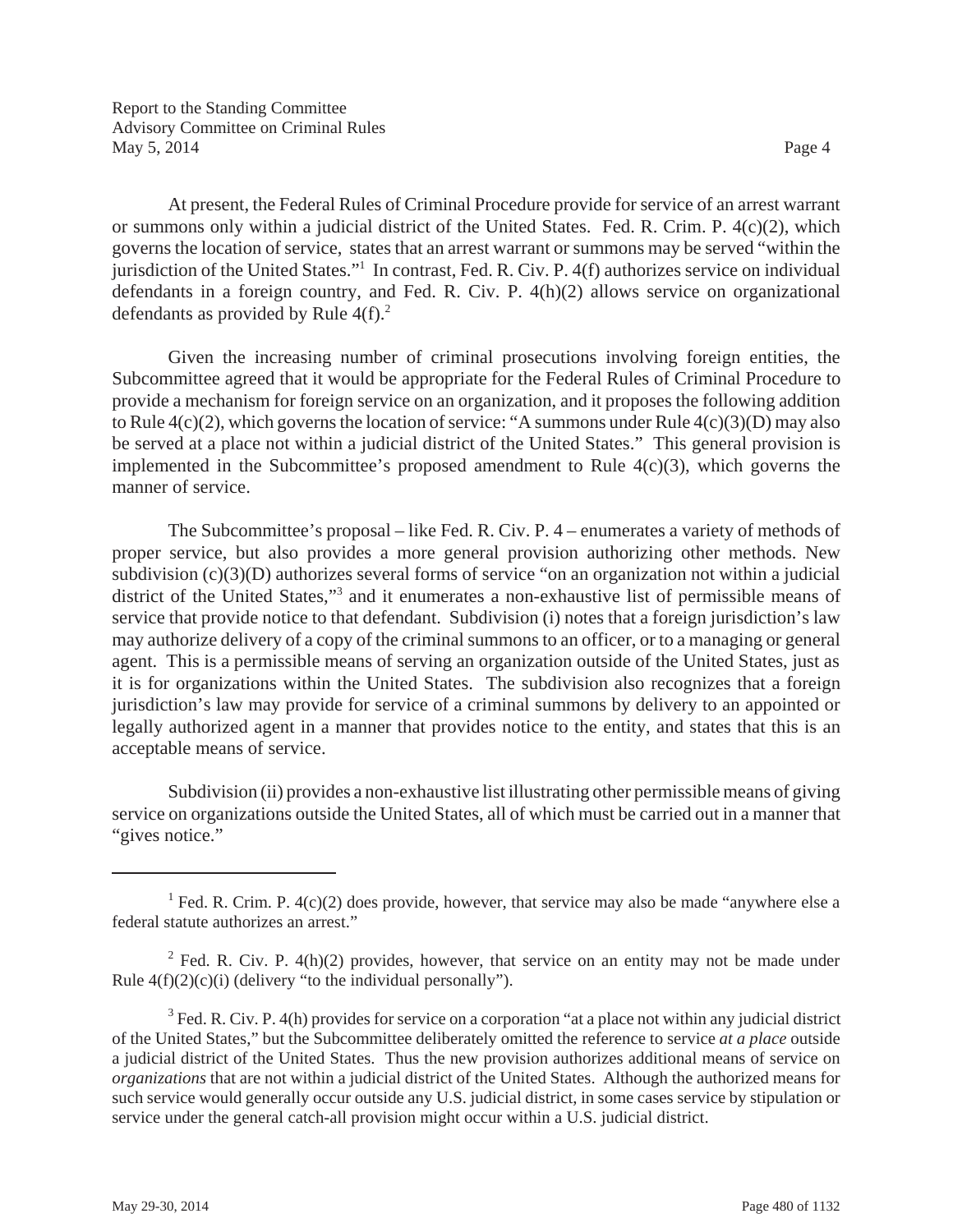Paragraph (a) recognizes that service may be made by a means stipulated by the parties.

Paragraph (b) recognizes that service may be made by the diplomatic methods of letters rogatory and letters of request, and the last clause of the paragraph provides for service under international agreements that obligate the parties to provide broad measures of assistance, including the service of judicial documents. These include crime-specific multilateral agreements, regional agreements, and bilateral agreements.

Paragraph (c) recognizes that other means of service that provide notice and are permitted by an applicable international agreement are also acceptable when serving organizations outside the United States.

The Committee viewed these methods as uncontroversial. Using these well-developed procedures should ordinarily provide notice to an organizational defendant. However, if notice has not been afforded in an individual case, the Committee Note recognizes that the defendant may later choose to raise a challenge on this basis. The Committee also concluded that the listed means of service posed neither concerns under the principles of international law nor institutional concerns. Service in a manner authorized by the foreign jurisdiction's law is respectful of that nation's sovereignty. The same is true of service that the foreign sovereign itself undertakes in response to the various types of requests identified in proposed subdivision  $(c)(3)(D)(ii)(b)$ . Moreover, as described more fully in memoranda prepared for the Committee by the Department of Justice, the Criminal Division's Office of International Affairs will be involved in assisting individual prosecutors in determining which means of service will be most effective in individual cases, and will consult with the Department of State regarding any special concerns.

In addition to the enumerated means of service, the proposal contains an open-ended provision in  $(c)(3)(D)(ii)$  that allows service "by any other means that gives notice." This provision provides flexibility for cases in which the Department of Justice concludes that service cannot be made (or made without undue difficulty) by the enumerated means.<sup>4</sup> One of the principal issues considered by the Committee was whether to require prior judicial approval of other means of service. Civil Rule 4(f)(3) provides for foreign service on an organization "by other means not prohibited by international agreement, as the court orders."(emphasis added). The Committee concluded the Criminal Rules should not require prior judicial approval before service of a criminal summons could be made in a foreign country by other unspecified means. In its view, a requirement

<sup>&</sup>lt;sup>4</sup> The Rule 4 Subcommittee considered and rejected a requirement that would have limited service under  $(D)(ii)(c)$  to cases in which service in a manner authorized by the foreign jurisdiction's law, undertaken by the foreign authority, or by stipulation was unavailable. The Subcommittee concluded that requiring the government to demonstrate that it had tried and failed to effect service in these ways it would impose unnecessary burdens and delays.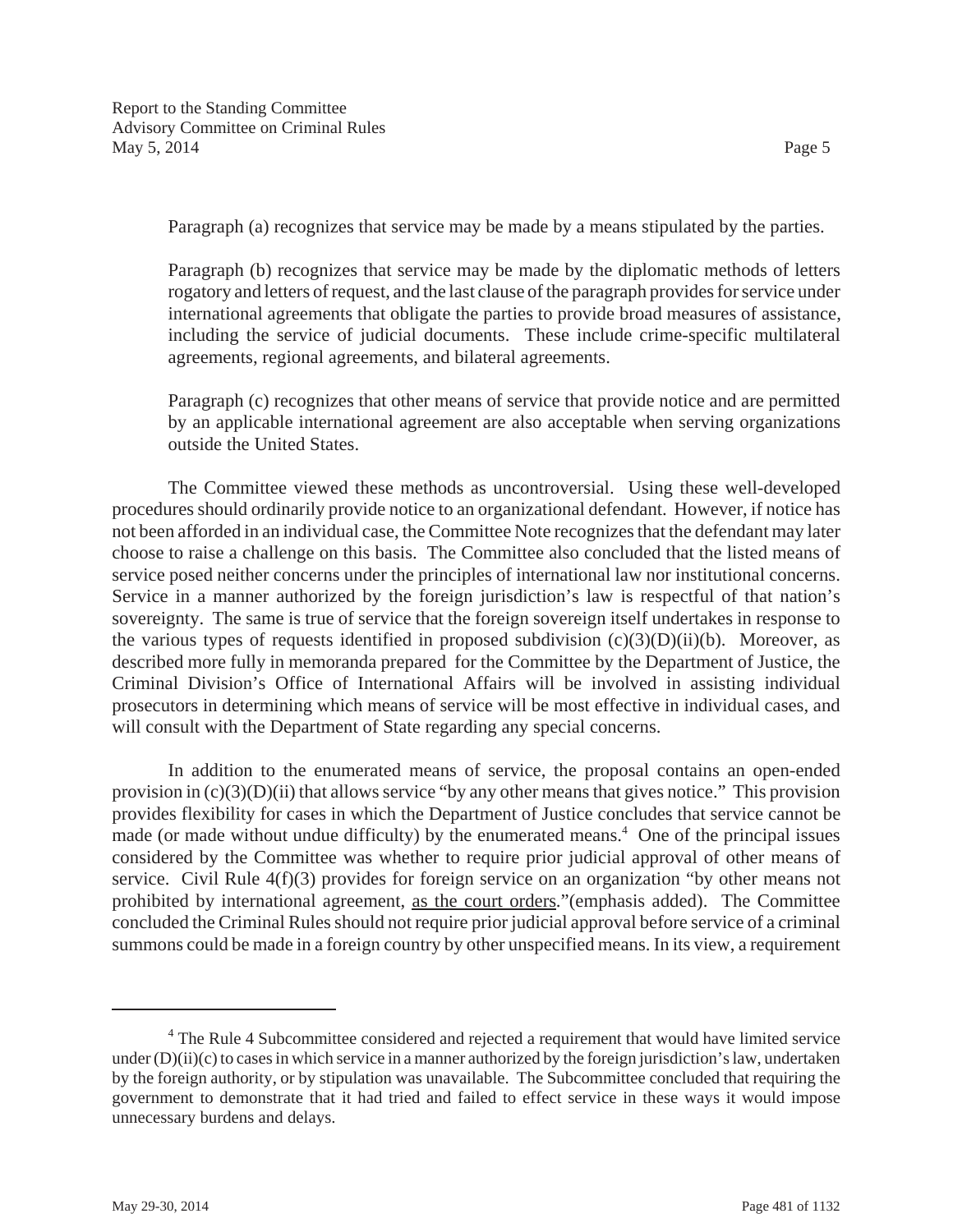of prior judicial approval might raise difficult questions of international law and the institutional roles of the courts and the executive branch.<sup>5</sup>

The Committee considered the possibility that in rare cases the Department of Justice might seek to make service under  $(c)(3)(D)(ii)$  in a foreign nation without its cooperation or consent. Representatives of the Department stated that such service would be made only as a last resort, and only after the Criminal Division's Office of International Affairs and representatives of the Department of State had considered the foreign policy and reciprocity implications of such an action. The Department also stressed the Executive Branch's primacy in foreign relations and its obligation to ensure that the laws are faithfully executed. Finally, the Department noted that the federal courts are not deprived of jurisdiction to try a defendant whose presence before the court was procured by illegal means. This principle was reaffirmed in United States v. Alvarez-Machain, 504 U.S. 655 (1992) (holding that abduction of defendant in Mexico in violation of extradition treaty did not deprive court of jurisdiction). Similarly, if service were made on an organizational defendant in a foreign nation without its consent, the court would not be deprived of jurisdiction. Under the Committee's proposal – which does not require prior judicial approval of the means of service – a court would never be asked to give advance approval of service contrary to the law of another state or in violation of international law.

The Committee noted that eliminating a requirement for prior judicial approval may also be preferable from the defense perspective. Prior judicial approval would place a defendant later challenging the effectiveness of the notice provided in a difficult position. In effect, the defendant would be asking the judge who approved the service to change her mind, rather than to consider a question of first impression.

*Recommendation–The Advisory Committee recommends that the proposed amendment to Rule 4 be published for public comment.*

## **2. ACTION ITEM — Rule 41 (venue for approval of warrant for certain remote electronic searches)**

The proposed amendment (Tab C) provides that in two specific circumstances a magistrate judge in a district where the activities related to a crime may have occurred has authority to issue

<sup>&</sup>lt;sup>5</sup> These issues would be raised most starkly by a request for judicial approval of service of criminal process in a foreign country without its consent or cooperation, and in violation of its laws. Fed. R. Civ. P. 4(f)(3) may permit such a request. Where there is no internationally agreed means of service prescribed, Fed. R. Civ. P. 4(f)(2) then authorizes service by various means, and Fed. R. Civ. P. 4(f)(3) provides for service by "any other means not prohibited by international agreement, as the court orders." Although Fed. R. Civ. P. 4(f)(2)(C) precludes service "prohibited by the foreign country's law," that restriction is absent from Fed. R. Civ. P. 4(f)(3).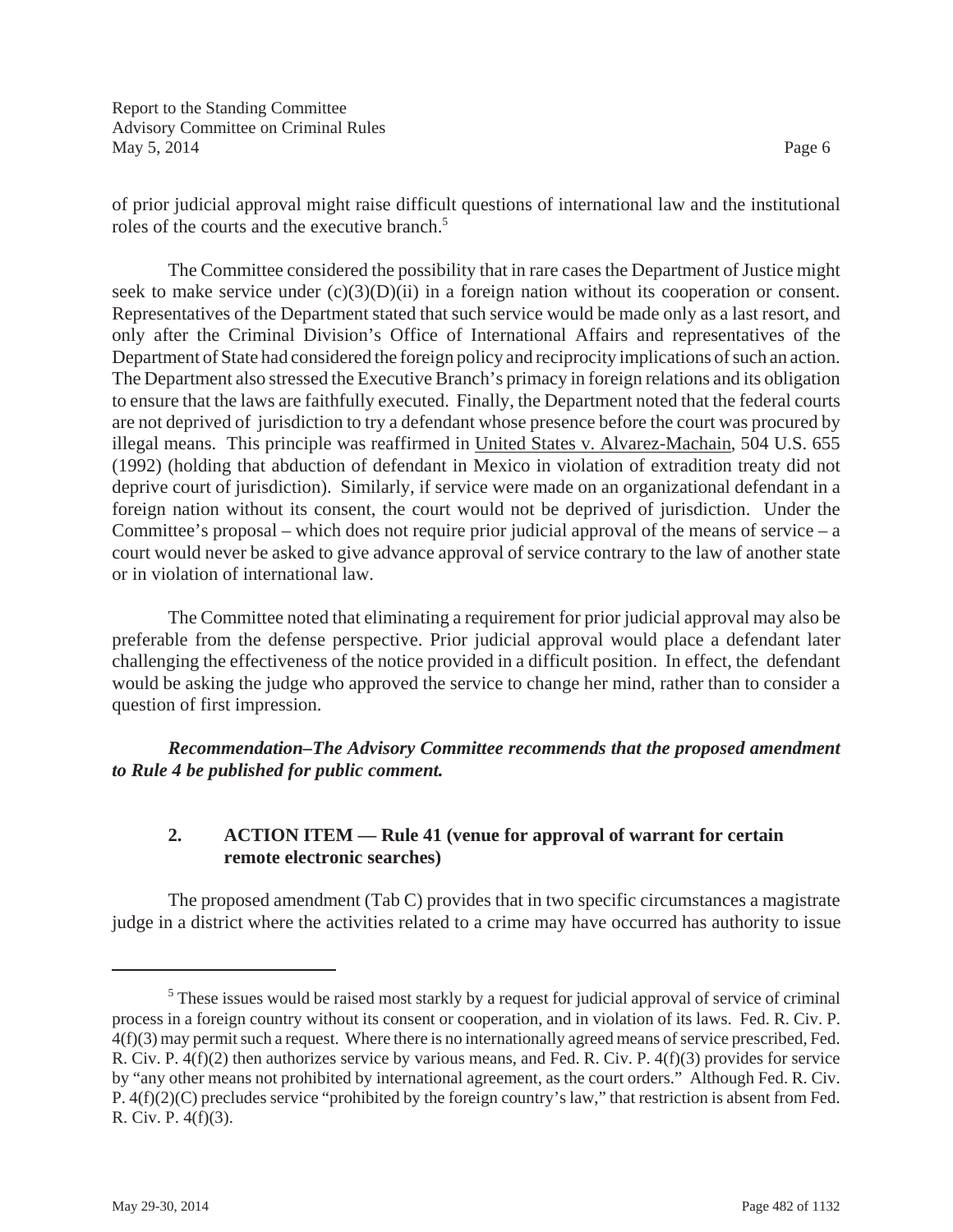a warrant to use remote access to search electronic storage media and seize or copy electronically stored information even when that media or information is or may be located outside of the district. The proposed amendment was unanimously approved by the Committee in New Orleans. Following the meeting, the reporters circulated style changes and new language for the Committee note, which were unanimously approved by an electronic vote.

The proposed amendment had its origins in a letter from Acting Assistant Attorney General Mythili Raman. The proposal was referred to a subcommittee, which held multiple telephone conference calls before approving a proposal to amend Rule 41(b)(6).

The proposal has two parts. The first change is an amendment to Rule 41(b), which generally limits warrant authority to searches within a district,<sup>6</sup> but permits out-of-district searches in specified circumstances.<sup>7</sup> The amendment would add specified remote access searches for electronic information to the list of other extraterritorial searches permitted under Rule 41(b). Language in a new subsection  $41(b)(6)$  would authorize a court to issue a warrant to use remote access to search electronic storage media and seize electronically stored information inside *or outside* of the district in two specific circumstances.

The second part of the proposal is a change to Rule  $41(f)(1)(C)$ , regulating notice that a search has been conducted. New language would be added at the end of that provision indicating the process for providing notice of a remote access search.

# A. Reasons for the proposal

Rule 41's territorial venue provisions – which generally limit searches to locations within a district – create special difficulties for the Government when it is investigating crimes involving electronic information. The proposal speaks to two increasingly common situations affected by the territorial restriction, each involving remote access searches, in which the government seeks to obtain access to electronic information or an electronic storage device by sending surveillance software over the Internet.

In the first situation, the warrant sufficiently describes the computer to be searched, but the district within which the computer is located is unknown. This situation is occurring with increasing frequency because persons who commit crimes using the Internet are using sophisticated

 $6$  Rule 41(b)(1) ("a magistrate judge with authority in the district – or if none is reasonably available, a judge of a state court of record in the district – has authority to issue a warrant to search for and seize a person or property located within the district").

<sup>&</sup>lt;sup>7</sup> Currently, Rule 41(b) (2) – (5) authorize out-of-district or extra-territorial warrants for: (1) property in the district when the warrant is issued that might be moved outside the district before the warrant is executed; (2) tracking devices, which may be monitored outside the district if installed within the district; (3) investigations of domestic or international terrorism; and (4) property located in a United States territory or a United States diplomatic or consular mission.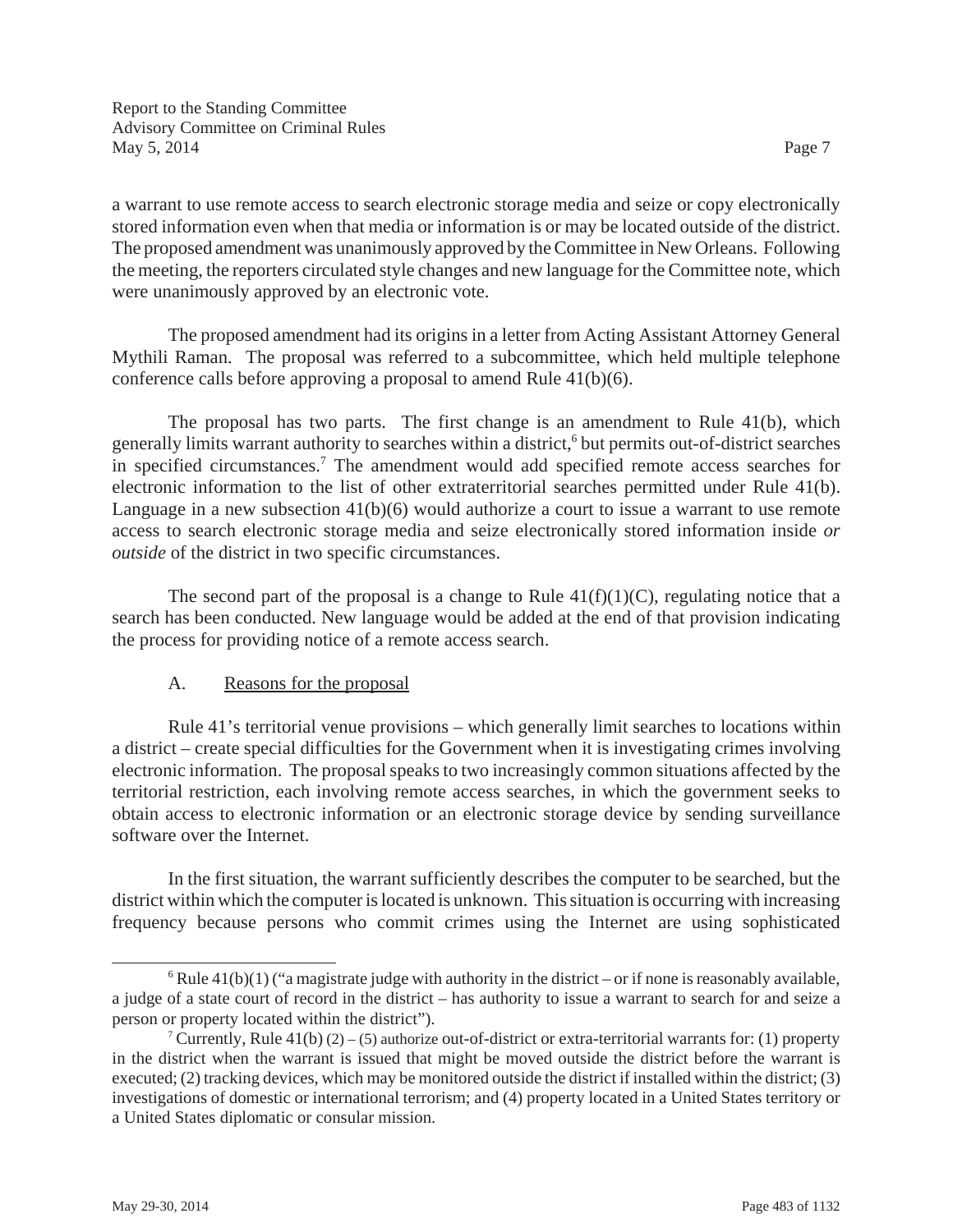anonymizing technologies. For example, persons sending fraudulent communications to victims and child abusers sharing child pornography may use proxy services designed to hide their true IP addresses. Proxy services function as intermediaries for Internet communications: when one communicates through an anonymizing proxy service, the communication passes through the proxy, and the recipient of the communication receives the proxy's IP address, not the originator's true IP address. Accordingly, agents are unable to identify the physical location and judicial district of the originating computer.

A warrant for a remote access search when a computer's location is not known would enable investigators to send an email, remotely install software on the device receiving the email, and determine the true IP address or identifying information for that device. The Department of Justice provided the committee with several examples of affidavits seeking a warrant to conduct such a search. Although some judges have reportedly approved such searches, one judge recently concluded that the territorial requirement in Rule 41(b) precluded a warrant for a remote search when the location of the computer was not known, and he suggested that the Committee should consider updating the territorial limitation to accommodate advancements in technology. *In re Warrant to Search a Target Computer at Premises Unknown*, 958 F. Supp. 2d 753 (S.D. Tex. 2013) (noting that "there may well be a good reason to update the territorial limits of that rule in light of advancing computer search technology").

The second situation involves the use of multiple computers in many districts simultaneously as part of complex criminal schemes. An increasingly common form of online crime involves the surreptitious infection of multiple computers with malicious software that makes them part of a botnet, which is a collection of compromised computers that operate under the remote command and control of an individual or group. Botnets may range in size from hundreds to millions of compromised computers, including computers in homes, businesses, and government systems. Botnets are used to steal personal and financial data, conduct large-scale denial of service attacks, and distribute malware designed to invade the privacy of users of the host computers.

Effective investigation of these crimes often requires law enforcement to act in many judicial districts simultaneously. Under the current Rule 41, however, except in cases of domestic or international terrorism, investigators may need to coordinate with agents, prosecutors, and magistrate judges in every judicial district in which the computers are known to be located to obtain warrants authorizing the remote access of those computers. Coordinating simultaneous warrant applications in many districts–or perhaps all 94 districts–requires a tremendous commitment of resources by investigators, and it also imposes substantial demands on many magistrate judges. Moreover, because these cases concern a common scheme to infect the victim computers with malware, the warrant applications in each district will be virtually identical.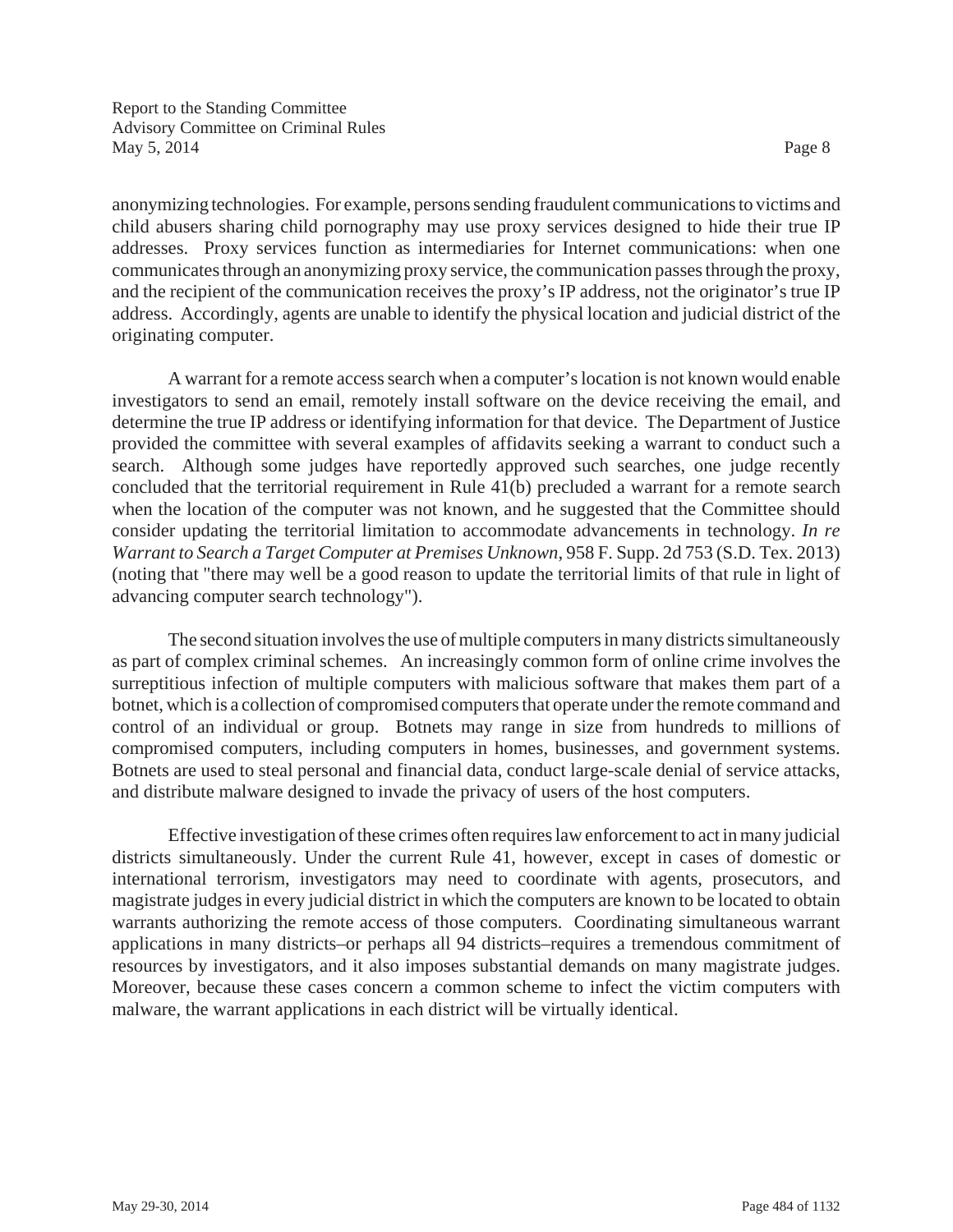#### B. The proposed amendment

The Committee's proposed amendment is narrowly tailored to address these two increasingly common situations in which the territorial or venue requirements now imposed by Rule 41(b) may hamper the investigation of serious federal crimes. The Committee considered, but declined to adopt, broader language relaxing these territorial restrictions. It is important to note that the proposed amendment changes only the territorial limitation that is presently imposed by Rule 41(b). Using language drawn from Rule 41(b)(3) and (5), the proposed amendment states that a magistrate judge "with authority in any district where activities related to a crime may have occurred" (normally the district most concerned with the investigation) may issue a warrant that meets the criteria in new paragraph (b)(6). The proposed amendment does not address constitutional questions that may be raised by warrants for remote electronic searches, such as the specificity of description that the Fourth Amendment may require in a warrant for remotely searching electronic storage media or seizing or copying electronically stored information. The amendment leaves the application of this and other constitutional standards to ongoing case law development.

The Committee agreed that the use of anonymizing software to mask the location of a computer should not prevent the issuance of a warrant if the investigators can satisfy the Fourth Amendment's threshold requirements for obtaining a warrant, describing the computer to be searched with particularity and demonstrating probable cause to believe that evidence to be sought via the remote search will aid in apprehension or conviction of a particular offense. It is appropriate in such cases to make a narrow exception to the general territorial limitations governing the issuance of search warrants. The proposed amendment addresses this problem by relaxing the venue requirements when "the district where the media or information is located has been concealed through technological means." Because the target of the search has deliberately disguised the location of the media or information to be searched, the amendment allows a magistrate judge in a district in which activities related to a crime may have occurred "to issue a warrant to use remote access to search electronic storage media and to seize or copy electronically stored information *located within or outside that district*." (Emphasis added).

 In a very limited class of investigations the Committee's proposed amendment would also eliminate the burden of attempting to secure multiple warrants in numerous districts. The proposed amendment is limited to investigations of violations of 18 U.S.C.  $\S$  1030(a)(5),<sup>8</sup> where the media to be searched are "protected computers" that have been "damaged without authorization." The

 $8$  18 U.S.C. § 1030(5) provides that criminal penalties shall be imposed on whoever:

<sup>(</sup>A) knowingly causes the transmission of a program, information, code, or command, and as a result of such conduct, intentionally causes damage without authorization, to a protected computer;

<sup>(</sup>B) intentionally accesses a protected computer without authorization, and as a result of such conduct, recklessly causes damage; or

<sup>(</sup>C) intentionally accesses a protected computer without authorization, and as a result of such conduct, causes damage and loss.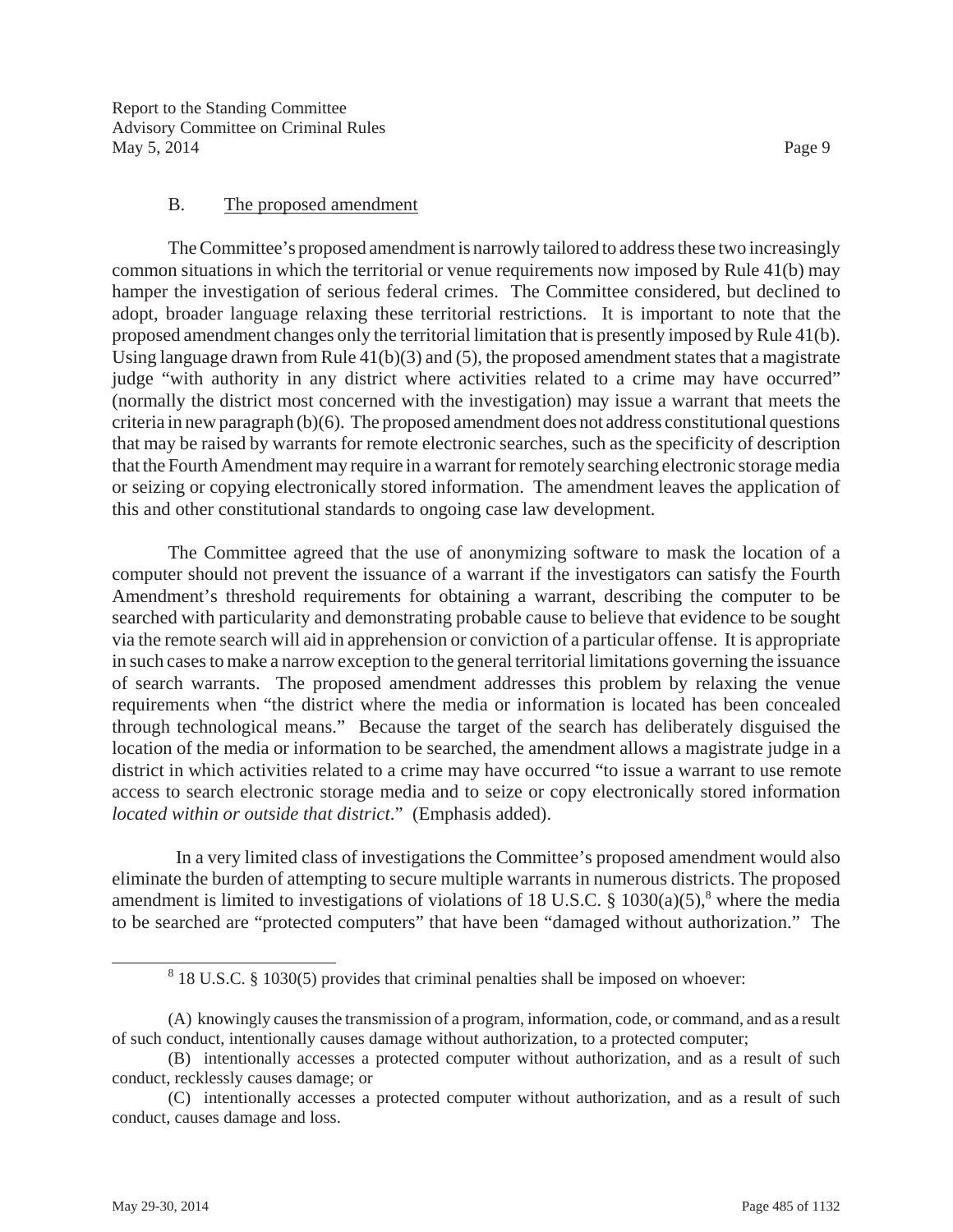definition of a protected computer includes any computer "which is used in or affecting interstate or foreign commerce or communication." 18 U.S.C. § 1030(e)(2). The statute defines "damage" as "any impairment to the integrity or availability of data, a program, a system, or information." 18 U.S.C. § 1030(e)(8). In cases involving an investigation of this nature, the amendment allows a single magistrate judge with authority in any district where activities related to a violation of 18 U.S.C. § 1030(a)(5) may have occurred to oversee the investigation and issue a warrant for a remote electronic search if the media to be searched are protected computers located in five or more districts. The proposed amendment would enable investigators to conduct a search and seize electronically stored information by remotely installing software on a large number of affected victim computers pursuant to one warrant issued by a single judge. The current rule, in contrast, requires obtaining multiple warrants to do so, in each of the many districts in which an affected computer may be located.

Finally, the proposed amendment includes a change to Rule  $41(f)(1)(C)$ , which requires notice that a search has been conducted. New language would be added at the end of that provision indicating the process for providing notice of a remote access search. The rule now requires that notice of a physical search be provided "to the person from whom, or from whose premises, the property was taken" or left "at the place where the officer took the property." The Committee recognized that when a electronic search is conducted remotely, it is not feasible to provide notice in precisely the same manner as when tangible property has been removed from physical premises. The proposal requires that when the search is by remote access, reasonable efforts be made to provide notice to the person whose information was seized or whose property was searched.

*Recommendation–The Advisory Committee recommends that the proposed amendment to Rule 41 be published for public comment.*

# **3. ACTION ITEM — Rule 45 (additional time after certain kinds of service)**

The proposed amendment (Tab D) is part of the work of the Standing Committee's CM/ECF Subcommittee, and it parallels amendments to the civil, criminal, bankruptcy and appellate rules. The proposed amendment of Rule 45 would abrogate the rule providing for an additional three days whenever service is made by electronic means. It reflects the CM/ECF Subcommittee's conclusion that advances in the reliability of technology have undermined the principal justifications for the current rule. Civil Rule 5 was amended in 2001 to allow service by electronic means with the consent of the person served, and a parallel amendment to Rule 45(c) was adopted in 2002. Although electronic transmission seemed virtually instantaneous even then, concerns about the reliability of electronic service were cited as justifications for allowing three additional days to act after electronic service. At that time, there were concerns that (1) the electronic transmission might be delayed, (2) incompatible systems might make it difficult or impossible to open attachments, or (3) parties might withhold their consent to receiving electronic service unless they had three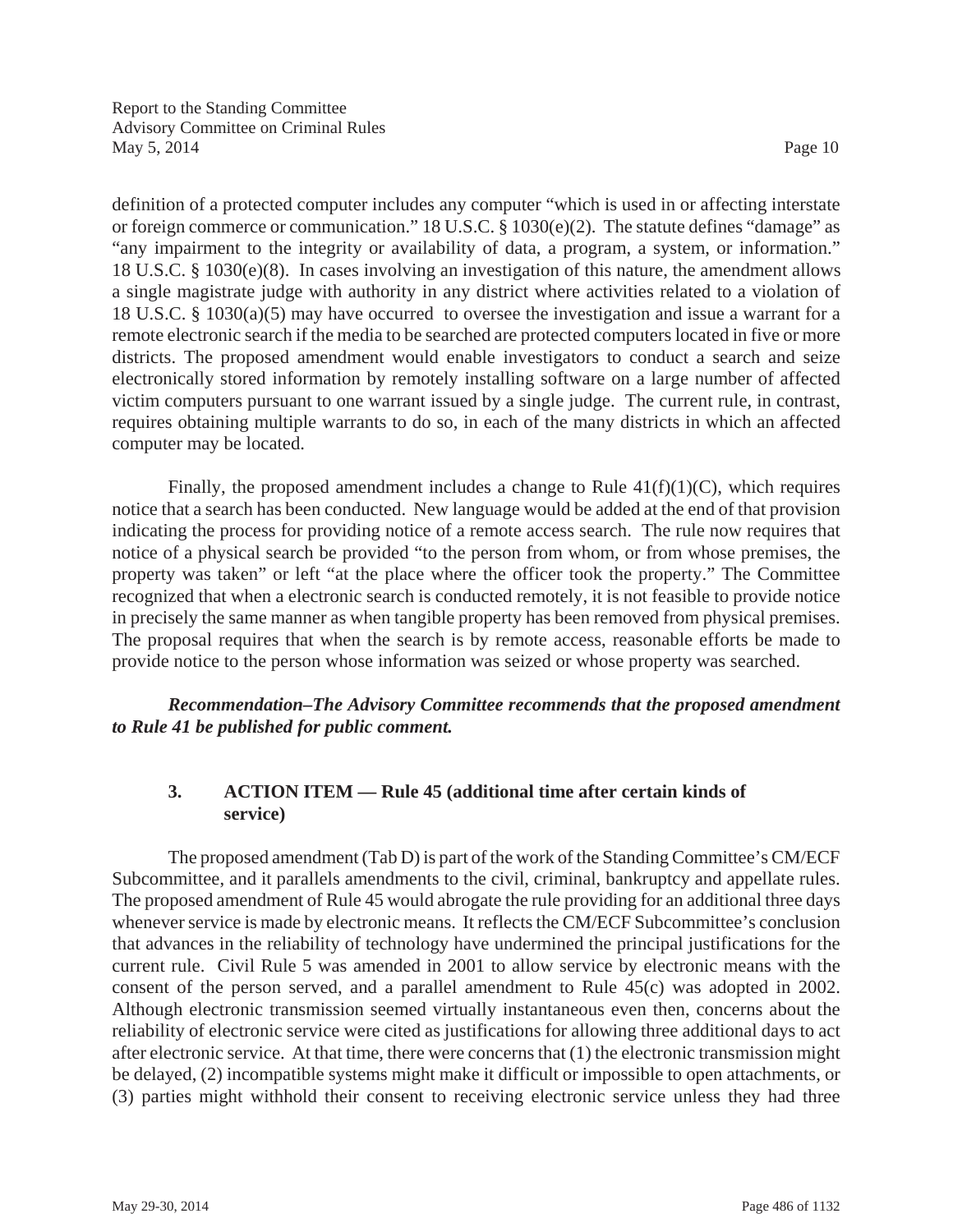additional days to act. The CM/ECF Subcommittee concluded that those concerns have been substantially alleviated by advances in technology and in widespread skill in using electronic transmission.

The CM/ECF Subcommittee also noted that elimination of the three day rule for electronic service would also simplify time computation. To ease the task of computing time, many rules were amended in 2009 to adopt 7-, 14-, 21-, and 28-day periods that allow "day-of-the-week" counting. Adding three days at the end complicated the counting, and increased the occasions for further complication by invoking the provisions that apply when the last day is a Saturday, Sunday, or legal holiday.

Finally, the proposed amendment (and the parallel amendment to the other rules) includes new parenthetical descriptions of the forms of service for which three days will still be added.

## *Recommendation–The Advisory Committee recommends that the proposed amendment to Rule 45 be published for public comment.*

## **III. Information items**

The Committee also discussed suggestions for amendments to Rules 29, 52, 53, and Rules 11 and 32. It referred the proposal to amend Rule 52 for in-depth study by a subcommittee, and it declined to proceed further with the others.

1. Rule 52

Judge Jon O. Newman wrote to suggest consideration of an amendment to Rule 52 that would increase the availability of appellate review of sentencing errors. In contrast to the correction of trial errors by retrials, which impose very significant burdens on the judicial system, he noted that the correction of sentencing errors is much less burdensome. Moreover, the cost of sentencing errors can be very high. An uncorrected guideline miscalculation may lead to months or years of unwarranted imprisonment. Accordingly, he proposed an amendment that would permit appellate courts to consider sentencing errors not first raised in the district court–even if they would not meet the standard of plain error–when the error was prejudicial to the defendant and its correction would not require a new trial. The Advisory Committee concluded that this proposal was worthy of further study by a subcommittee (which should coordinate with the Appellate Rules Committee). Judge Raymond Kethledge will chair the subcommittee

2. Rule 29

Jared Kneitel wrote to the Committee suggesting that it consider amending Rule 29 to provide a procedure for making a motion for acquittal in a bench trial. He argued that the current